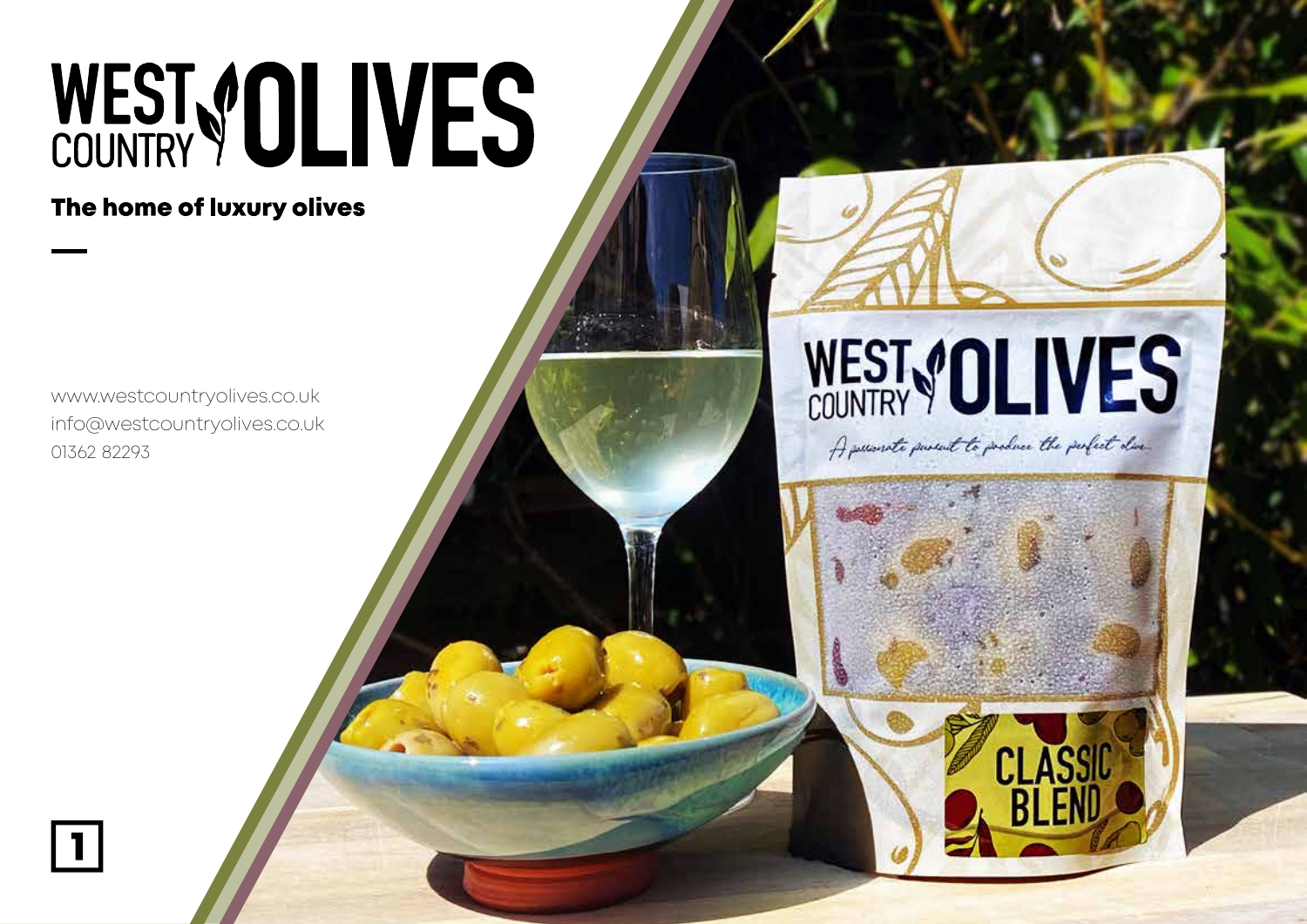

## Usefull Information

- All olives are given 6 months shelf life from the date of production.
- These are ambient products so can be stored out of the fridge.
- We have 14 flavours in the range, all available in 175g retail pouches and 1kg bags.
- We deliver nationwide, but orders outside our delivery routes do incur a small charge. (More details on page 4)
- All olives are grown in the Meditteranean, then imported and flavoured here in Devon using local ingredients.
- We are a family run business and we opperate out of a unit on Sowton Industrial Estate in Exeter, Devon.
- It's really easy to become a customer and place<br>your first order, go to page 3 to find out how.

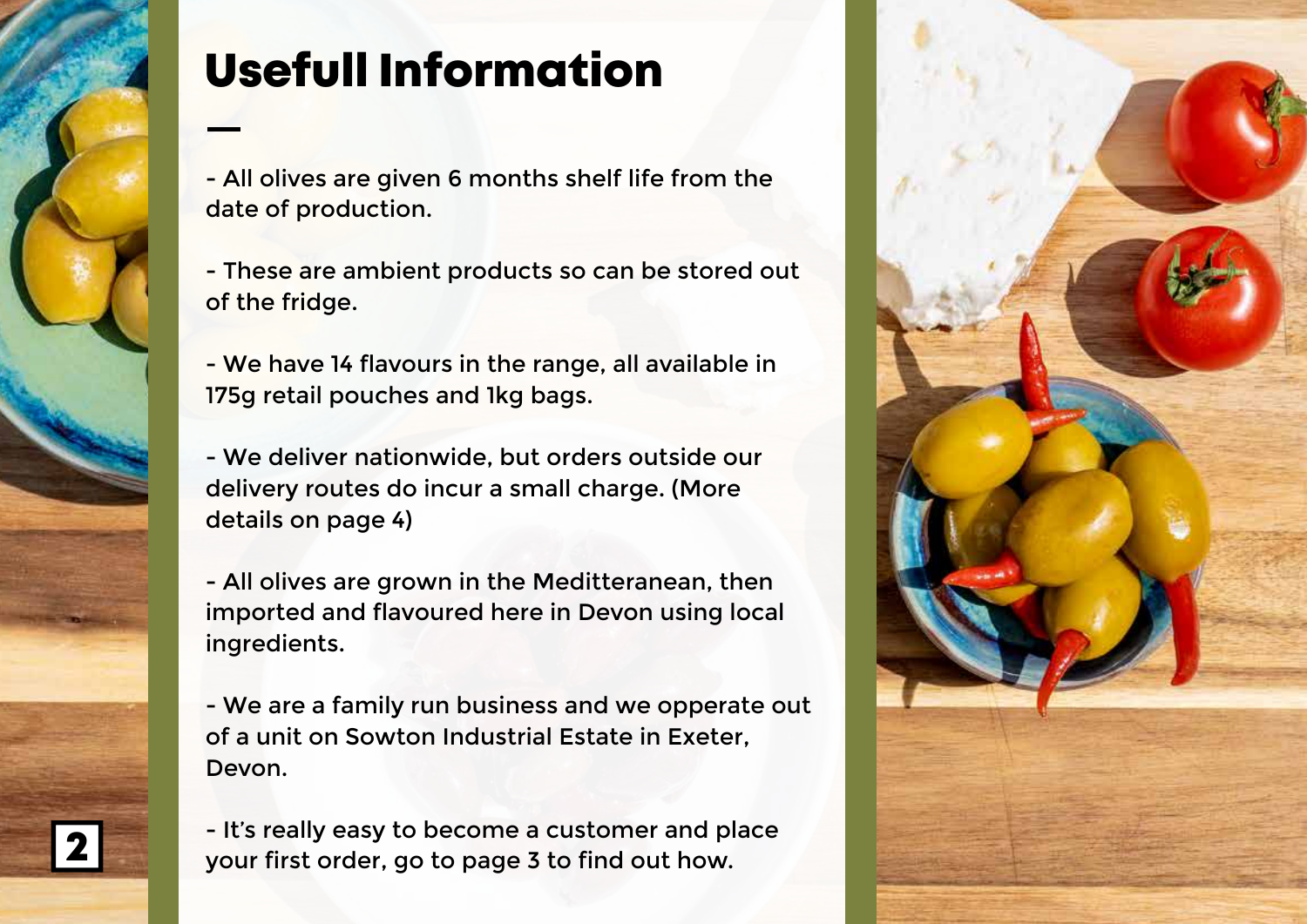

### Become A Customer

Becoming a customer of ours is incredibly easy, just follow the steps below and you'll be selling our olives in no time.

1. First you'll need to fill out the 'New Customer 2022' form that should have been sent to you. Once filled in, please send this back to us so we can get you set up on our system.

2. Secondly you'll need to decide what flavours you'd like, all flavours can be found on our website or in our brochure.

3. Lastly you need to place your first order, this can be done via telephone or email. We are working on an online order portal so you can easily order bulk quantities directly from our site.

That's it! Please see our 'Delivery Information' section on page 4 to found out where we can deliver.

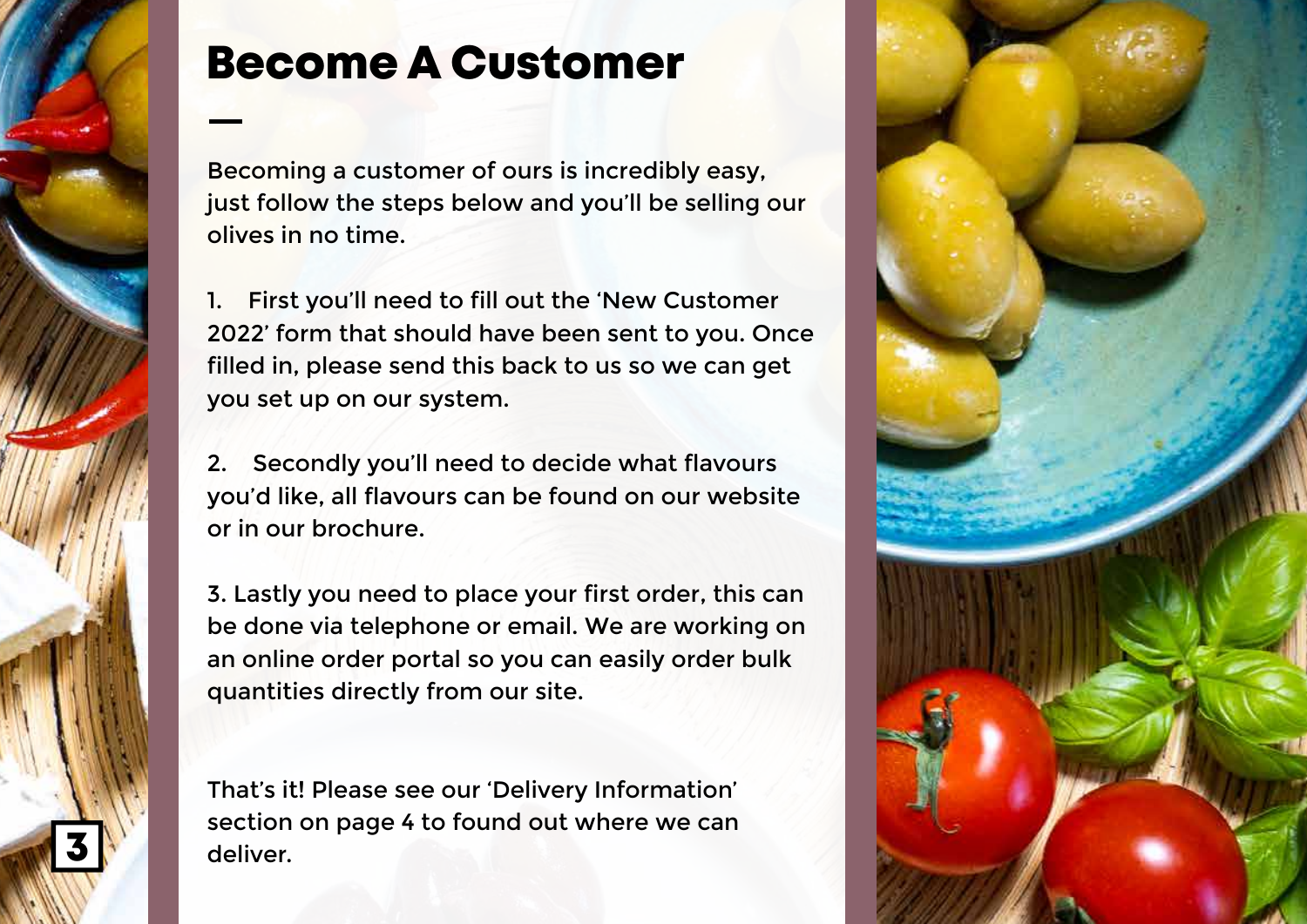## Delivery Information

We are open Monday - Friday excluding bank holidays so all deliveries will be sent on these days.

We deliver using our own delivery vans to the majority of the South West of England. If you are situated in one of our regular routes, delivery to you will be free of charge.

If you are located outside this area however, we will send your parcel using DHL next day delivery. This will come at a cost to you of £5.99 per 15kgs of product ordered.

Please get in touch with us to find out how we deliver in your area.

4

We are here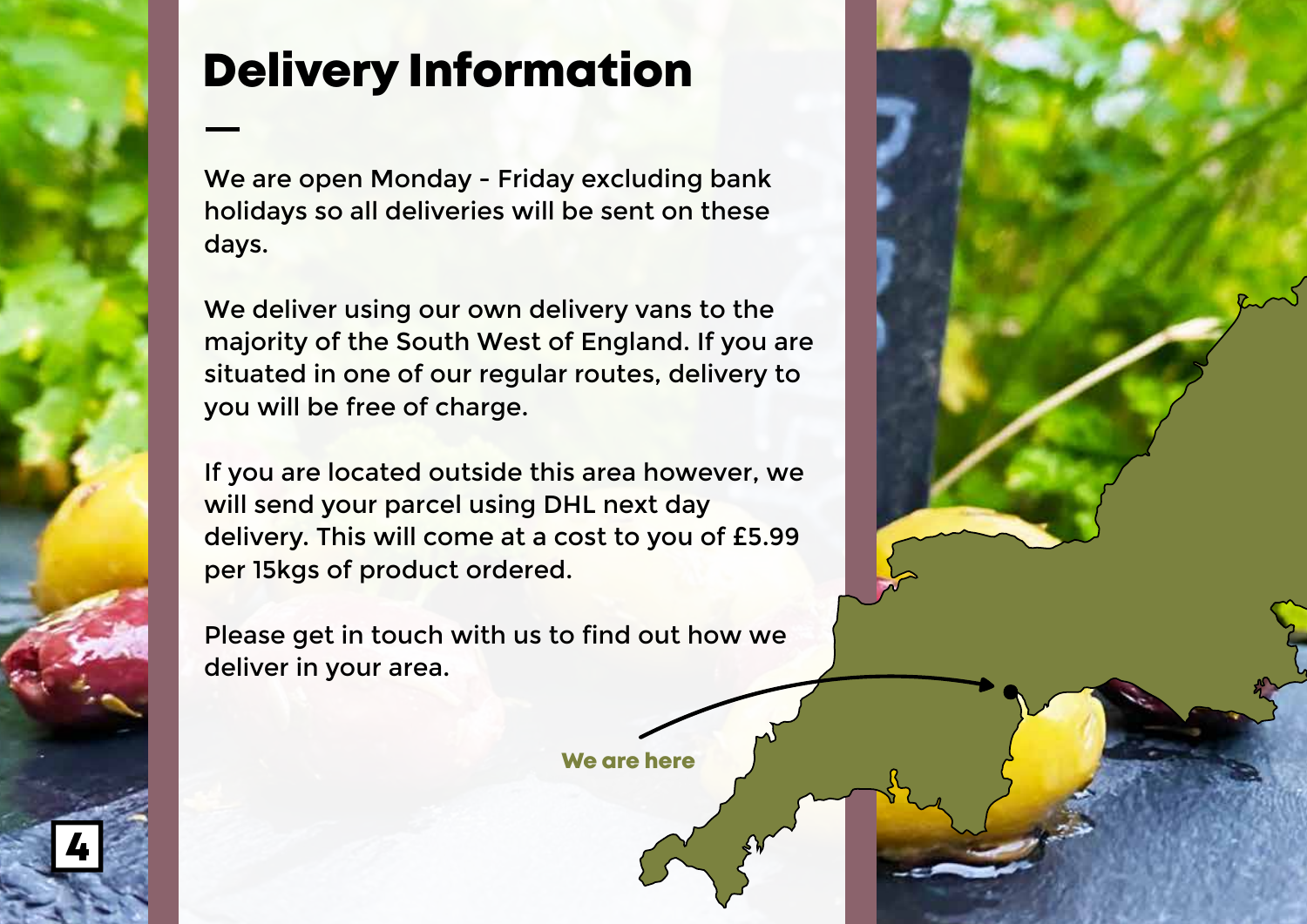#### Retail Price List

4

| <b>Flavour</b>                | <b>Size</b> | <b>Box Quantity</b> | <b>Price Per Pouch   Total Box Price</b> |        | <b>RRP</b> |
|-------------------------------|-------------|---------------------|------------------------------------------|--------|------------|
| <b>Classic Blend</b>          | 175q        | 6                   | £2.90                                    | £17.40 | £4.25      |
| <b>Garlic &amp; Chilli</b>    | 175g        | 6                   | £2.90                                    | £17.40 | £4.25      |
| <b>Green Pitted</b>           | 175g        | 6                   | £2.90                                    | £17.40 | £4.25      |
| <b>Hand-Stuffed Garlic</b>    | 175q        | 6                   | £2.90                                    | £17.40 | £4.25      |
| Hand-Stuffed Jalapeno         | 175q        | 6                   | £2.90                                    | £17.40 | £4.25      |
| Hot Chilli                    | 175g        | 6                   | £2.90                                    | £17.40 | £4.25      |
| Kalamata                      | 175g        | 6                   | £2.90                                    | £17.40 | £4.25      |
| Lemon & Tarragon              | 175g        | 6                   | £2.90                                    | £17.40 | £4.25      |
| <b>Moroccan Black</b>         | 175g        | 6                   | £2.90                                    | £17.40 | £4.25      |
| Nocellara Del Belice          | 175g        | 6                   | £2.90                                    | £17.40 | £4.25      |
| <b>Orange &amp; Coriander</b> | 175q        | 6                   | £2.90                                    | £17.40 | £4.25      |
| <b>Picante Pimento</b>        | 175g        | 6                   | £2.90                                    | £17.40 | £4.25      |
| <b>Rosemary &amp; Garlic</b>  | 175g        | 6                   | £2.90                                    | £17.40 | £4.25      |

Please note, if you are locate on one of our existing delivery routes, delivery will be free to you, if you are not on one of our routes, delivery will come at a cost to you of £5.95 for every 15kgs of goods purchased. Please speak with us to find out if you're on a route.